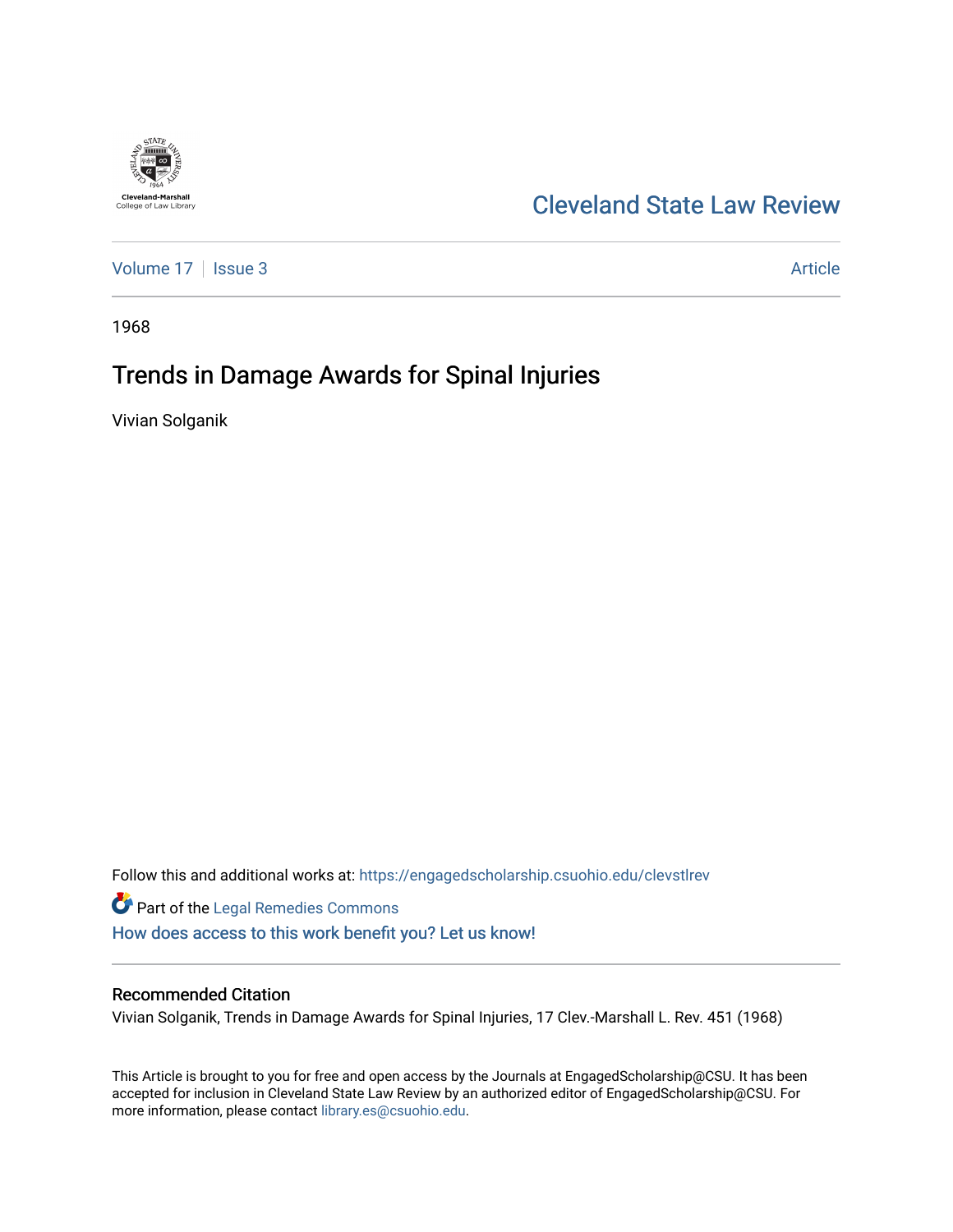# *Trends in Damage Awards for Spinal Injuries Vivian Solganik\**

**T HE FUNCTION OF THE SPINE** is to provide protection for the spinal cord, to carry the body weight, and to give elasticity and motion to the body.' The configuration of the spine is a series of curves, which also indicate the divisions of the spinal column. The cervical spine is convex and made up of seven vertebrae; the thoracic spine, located behind the chest, is concave and comprised of twelve vertebrae; the lumbar spine is a convex section, located behind the abdomen and composed of five vertebrae; the lowest portion consists of the sacrum and the coccyx, each of which is comprised of several fused vertebrae.2

Anatomically, the spine consists of a series of vertebrae which are connected with fibrous tissue. **A** vertebra, typically, consists of several parts which are fused together to form a single bone.3 Seven spinal processes project from each vertebra, serving as attachments for muscles and ligaments, as well as for articulation with other vertebrae.<sup>4</sup> Between each vertebra lies an intervertebral disc. Each disc is composed of two cartilaginous components: a strong membrane or fibrocartilage, known as the annulus fibrosis, which ties adjacent vertebrae together; and the nucleus pulposus, a soft, pliable mass of fibrocartilage which lies within the annulus fibrosis.<sup>5</sup> In addition to connecting the vertebrae, the intervertebral discs act as shock absorbers for the spinal column.6

The spinal cord begins at the base of the brain and runs down to the lower border of the first lumbar vertebra, from which point it continues as a bundle of nerves branching out to various parts of the body. The cord is sheathed in a cartilaginous covering; it floats in spinal fluid in a canal formed by the successive rings of the vertebrae.<sup>7</sup>

Injuries to the spinal column can occur in the form of injuries to a vertebra, to an intervertebral disc or to the spinal cord. Sources of vertebral injury include violent flexion or extension of the spine, direct

**1** 1 Gray, Attorney's Textbook of Medicine, **266** (3rd ed. **1965).**

**6** *Ibid.*

**<sup>\*</sup>** B.A., Western Reserve Univ.; Administrative and Research Assistant, William **A.** Gould & Associates, Cleveland; Third-year student Cleveland-Marshall Law School.

<sup>2</sup>*Ibid.*

*<sup>3</sup> Id.* at 268.

<sup>4</sup> *Ibid.*

**<sup>5</sup>** Bradford, Intervertebral Disc Injuries, 1 Law. Med. J. **1** (Aug., 1965).

*<sup>7</sup> Op. cit. supra* note 1, at 267.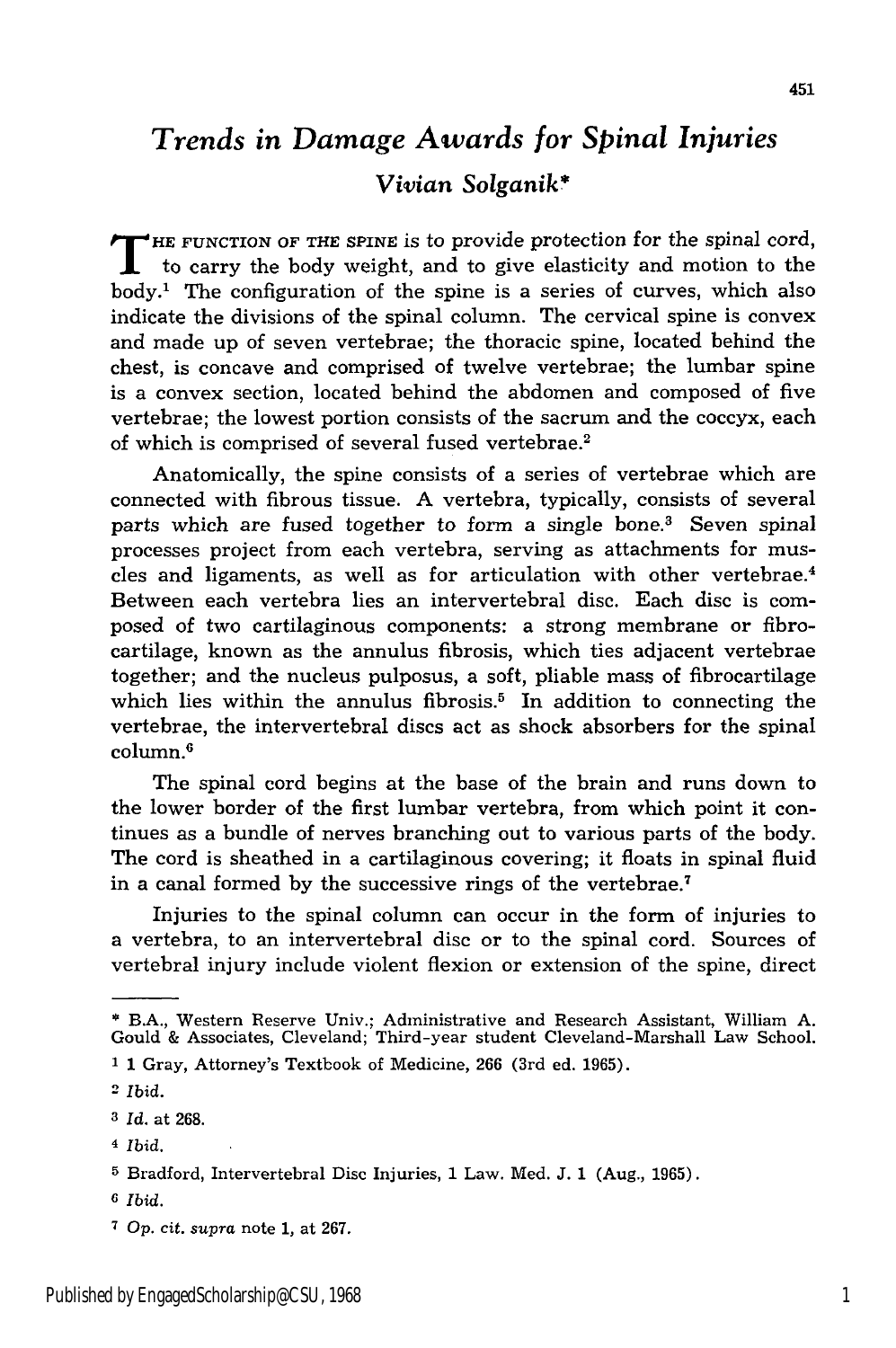blows, indirect blows and penetrating wounds.<sup>8</sup> Fractures and/or dislocations constitute the most common vertebral injuries.<sup>9</sup>

Disc involvement generally takes the form of a rupture or a herniation. A ruptured disc involves a laceration or tear in the annulus fibrosis; a herniated disc involves a rupture which, in turn, results in the protrusion of the nucleus pulposus into the spinal canal, with resultant pressure on a spinal nerve or nerve root.10

Injuries to the spinal cord can be caused by indirect violence without evident bone involvement, by penetrating wounds, or by dislocation or fracture of the spine. Such injuries may take the form of a concussion, contusion or bruising, laceration, or compression.<sup>11</sup>

This survey covers the years of 1965, 1966 and  $1967$ .<sup>11a</sup> Cases have been grouped into injuries to vertebrae, injuries to intervertebral discs, aggravation of pre-existing injuries, and other spinal injuries, and then subdivided by year. The discussion is limited to injuries of the thoracic, lumbar and pelvic (sacrum and coccyx) segments and of the spinal cord. Cases dealing with injuries of muscles, tendons, and ligaments, including sprains and strains, have not been included.

### Injuries **to Vertebrae**

**\$87,345** was awarded to a 40 year old man who sustained a fractured back involving the 3rd thoracic vertebra which resulted in a "goose neck." His earnings dropped from **\$7125** per year **by \$3125** because of inability to resume his former employment. With a potential of 22 more work years, it was held that the jury could reasonably compute future wage loss as \$68,750 (22 times \$3125) and that plaintiff was entitled to recover this, as well as for pain and suffering.<sup>12</sup> In another case, \$7057 went to a woman who suffered a compression<sup>13</sup> fracture of the 1st lumbar vertebra when a dressing table stool on which she was standing collapsed, while she was a guest at a motel. She was hospitalized for one month, wore a brace for several months, and incurred \$3557 in special damages.<sup>14</sup> \$7500 went to a man who sustained a fractured sacrum. Plaintiff was out of work for seven weeks, losing \$150 per week in wages; he lost the equivalent of six more weeks because of days missed due to

**<sup>8</sup>**2 Lawyers' Medical Cyclopedia of Personal Injuries and Allied Specialties **(C.** Frankel, M.D., ed.) § 16.79c (Supp. 1965).

**<sup>9</sup>** *Ibid.*

**<sup>10</sup>***Op. cit. supra* note **5.**

*<sup>11</sup>Op.* cit. *supra* note 8, § 16.79d.

**la** For tables and illustrations of similar cases and awards in years prior, see, Oleck, Damages to Persons & Property, 966.141-966.145 (1961 rev. ed.).

<sup>12</sup> Haney v. Burgin, 106 N.H. 213, 208 A. 2d 448 (1965).

**<sup>13</sup>** Compression fractures are the result of indirect violence, causing a squeezing to-Subsequently the vertebral body or bodies; varies from a fracture of a small fragment to severe fracture of entire vertebra. Clemmons, Compression Fractures of the Vertebrae, in The Medico-Legal Aspects of Back Injury (S. 14 Nettles v. Forbes Motel, Inc., 182 So. 2d 572 (Ct. App., La. 1966).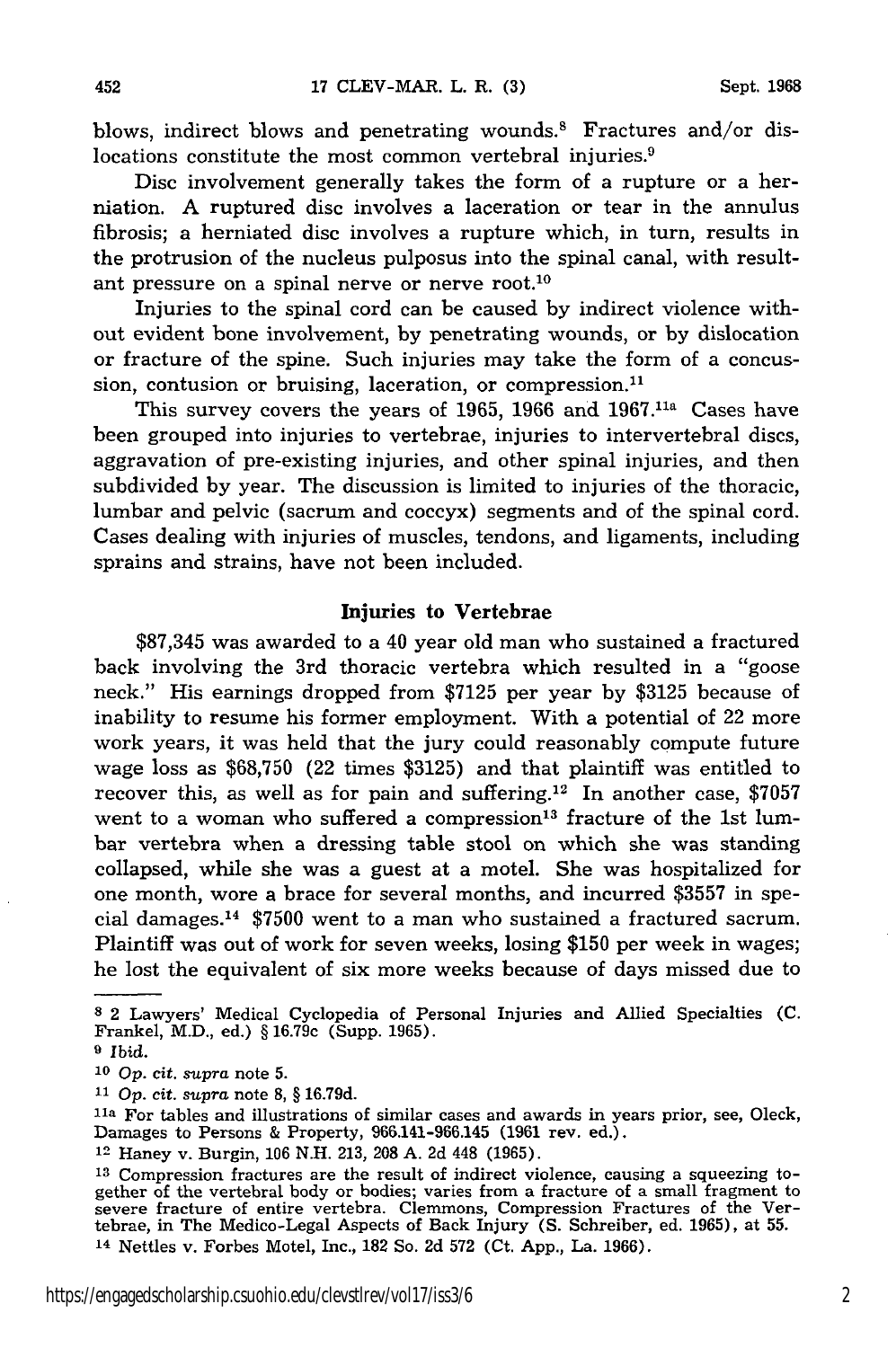pain. He had to wear a back brace for two years and suffered recurrent pain. <sup>15</sup>

In another jurisdiction, **\$8392** was awarded to a man who sustained compression of four vertebrae in a collision. He was unable to bend or do strenuous work and had to wear a back brace. Doctor testified that it might be six to twelve months before plaintiff could attempt strenuous activity, but he could not say whether the disability would be permanent.16 \$29,833 to a man who sustained fractures of the mid-back and pelvis in a collision. Plaintiff proved special damages totalling **\$3833;** he had been hospitalized for a total of seventy days; future surgery for spinal fusion<sup>17</sup> would be required, necessitating hospitalization and inactivity for up to four months. It was held that the trial court's overruling of defendant's objection to the use of a unit-of-time computation of damages by plaintiff's attorney in his final argument was an error. However, since the damages awarded were not excessive, the error was not prejudicial.<sup>18</sup> \$27,000 to a woman who sustained a fracture in the lumbar spine at L-3 and a cerebral concussion when a bus stopped suddenly and she was thrown to the floor. She had been hospitalized; had to wear a back brace; suffered pains in her lower back and legs and recurrent headaches. Special damages totaled \$6500.19

A **63** year old man who suffered compressions of the 12th thoracic and **1st** lumbar vertebrae with a fracture of the spinous process was awarded **\$35,825,** in an action for assault and battery. Plaintiff had a life expectancy of 14.4 years and had been earning \$2400 per year as a fruit peddler. He had been under the care of an orthopedic surgeon; future medical costs were estimated at \$50-\$100 per year; he had to wear a back brace and was unable to resume his former work.<sup>20</sup>

A husband and wife received **\$8633** as damages for compression fracture of the sacrum and reactivation of an old coccygeal pain from an earlier fractured coccyx, all sustained **by** the wife when she slipped on the floor of defendant's store. She was hospitalized twice for a total of  $6\frac{1}{2}$  weeks and was in traction while in the hospital; while at home, she was placed on a fracture board; she continued to need domestic help several days a week. **\$2133** of the total award went to the husband for hospital and medical costs and other special damages.<sup>21</sup>  $$8922$  was awarded to a husband and wife for a compression fracture of the 4th,

**<sup>15</sup>**Schaffer v. Stamm Trucking Co., **68** Ill. App. **2d** 42, 215 N. **E.** 2d 9 (1966).

**<sup>16</sup>**Vanderpool v. Rakes, 409 S.W. **2d 163** (Ct. App. Ky., **1966).**

**<sup>17</sup>**An operative procedure performed to **fix** two or more vertebrae together; done for a number of spine abnormalities. Bailey, Back Injuries-A Study of Ruptures of the Lumbar Intervertebral Disc, op. cit. *supra* note 13, at 152.

**<sup>18</sup>**Henman v. Klinger, 409 P. 2d 631 (Wyo. 1966).

**<sup>19</sup>**Connolly v. Phila. Trans. Co., 420 P. 280, 216 A. 2d 60 (1966).

**<sup>20</sup>**Gilliard v. Pon Lip Chew, 401 S.W. 2d 137 (Ct. App. Tex., 1966).

<sup>21</sup> Dykes v. Champagne, 200 So. 2d 921 (Ct. App. La., 1967).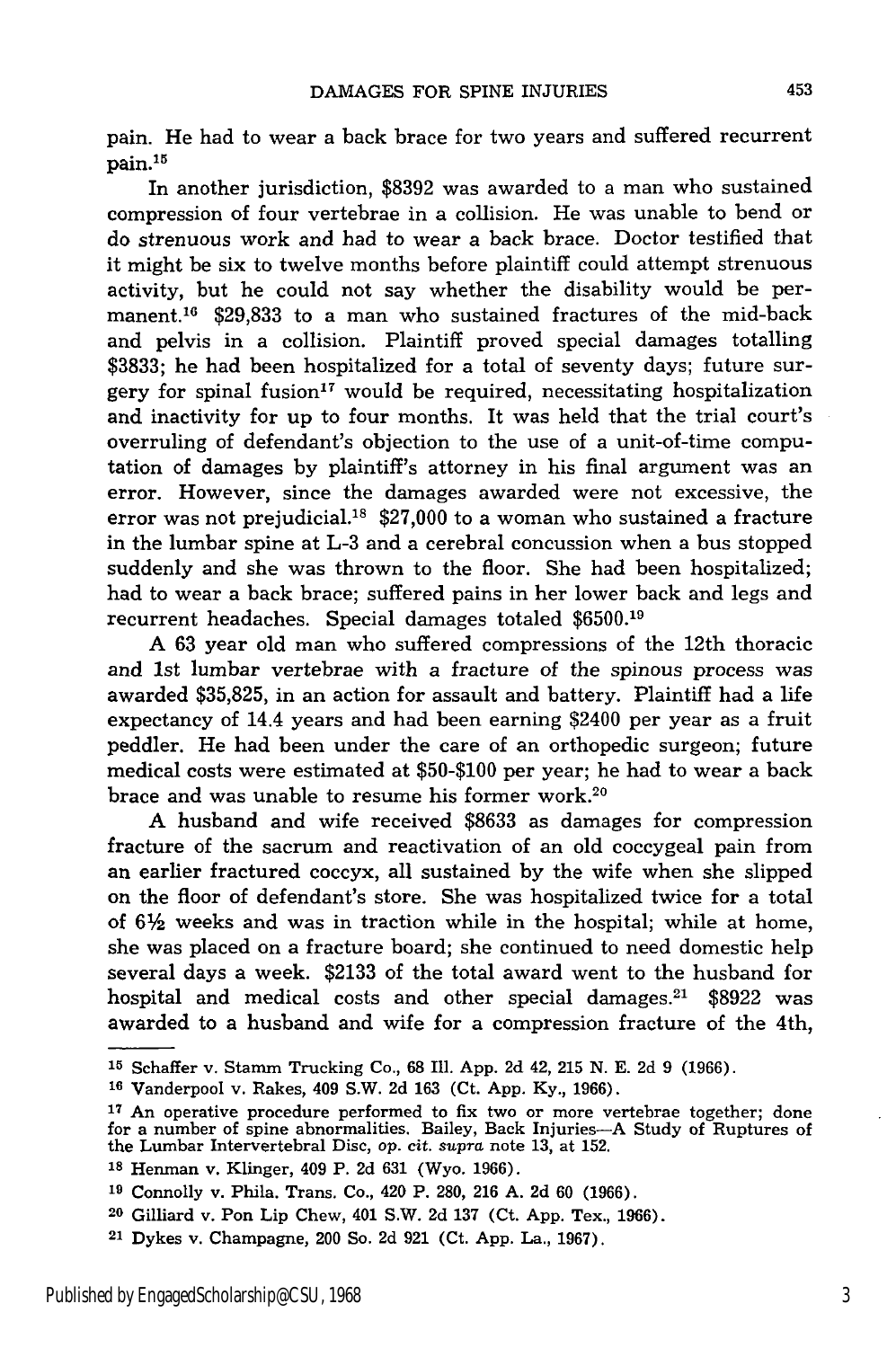5th and 6th thoracic vertebrae sustained by the wife in a collision. Plaintiff wife had worn a back brace for several months and had a 10% permanent disability of her body. \$922 was awarded to the husband for community expenses.<sup>22</sup> A man who sustained compression fracture of the 4th lumbar vertebra, contusions of the forearm and head, and nervous trauma and shock in a collision was given \$10,000. The injury resulted in a limitation of motion in flexion, extension and lateral bending; he had to secure work which was less strenuous, sustaining a loss of past and future income; and he had \$973 in medical expenses.<sup>23</sup>

A man who sustained a compression fracture of the 11th dorsal vertebra, contusions of the chest, and possible aggravation of a pre-existing arthritic condition, in a collision, won \$11,140, but saw it reduced to \$10,000. He suffered extensive limitation in his spinal motion and permanent injury to the spine of 10% to 15%; he presented evidence of lost wages, hospital and medical bills.<sup>24</sup>  $$35,000$  to a man who sustained injury to the coccyx with resultant pain in the lower back and leg, and a lumbo-sacral joint injury due to traumatic arthritis resulting from damage to disc space. Injuries were sustained when plaintiff fell through rotted flooring. He established \$1935 in lost wages, \$1005 in past medical and hospital costs, and \$75 per year for future medical expenses.<sup>25</sup> \$35,621 to 62 year old man who suffered a "severe orthopedic injury" to the 1st, 2nd and 3rd lumbar vertebrae in a collision. He had been hospitalized for several months, wore a back brace and was unable to walk naturally. He would be unable to work unless he went through surgery for spinal fusion, but refused to do so because of the risk involved. Award included \$3621 for past and future medical care and \$8000 for past and future loss of wages.<sup>26</sup>

A husband and wife won \$40,000 for injuries sustained by the wife when her foot caught in a crack on defendant's premises and she fell. Injury involved compressed fracture of the 12th thoracic vertebra and a comminuted fracture of the arm. She was hospitalized for seven days and had to remain in a sitting position for twenty-three days following the injury. She had pain and discomfort when bending, had to use a cane for balance and had limited arm motion. Medical costs were \$550. The husband received  $$10,000$  as special damages out of the total.<sup>27</sup>

<sup>22</sup> Martinez v. U. S. Fire Ins. Co., 203 So. 2d 425 (Ct. App. La., 1967).

**<sup>23</sup>**Treadway v. State Farm Ins. Co., 204 So. 2d 609 (Ct. App. La., 1967).

**<sup>24</sup>** Rogers v. Stuyvesant Ins. Co. of N. Y., 198 So. 2d 685 (Ct. App. La., 1967).

**<sup>25</sup>**Cowan v. One Hour Valet, Inc., 157 S.E. 2d 843 (W. Va., 1967).

<sup>26</sup> Tucker v. Lower, 200 Kan. 1, 434 P. 2d 320 (1967).

**<sup>27</sup>**Pensacola Greyhound Racing, Inc. v. Williams, 193 So. 2d 628 (Ct. App. Fla., 1967).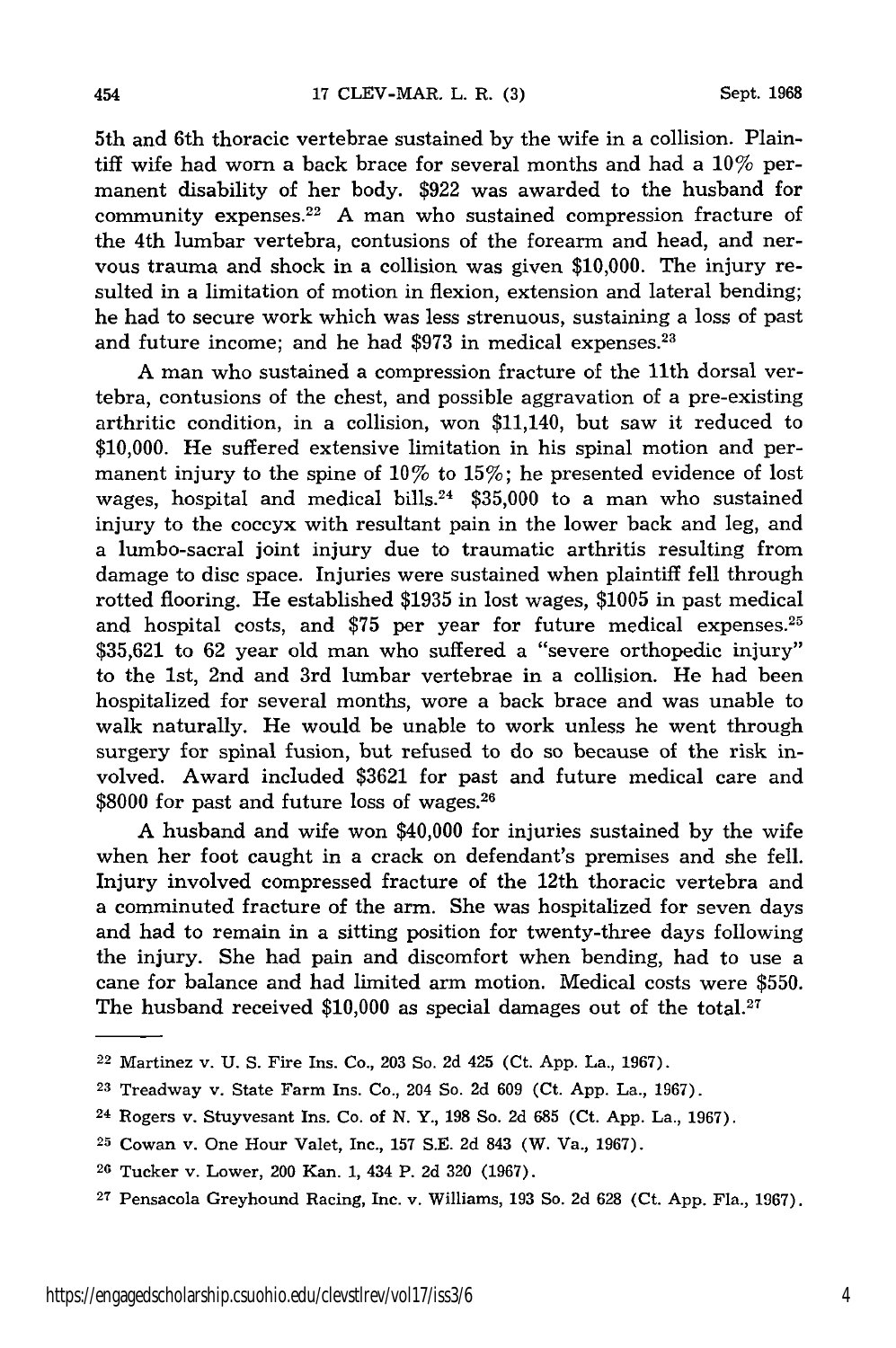### **Injuries to Intervertebral Discs**

**A** woman who sustained a back injury which resulted in the surgical removal of a disc in the lower back was awarded \$20,000. Evidence showed she had lost \$3240 in wages and incurred \$2760 in medical and hospital expenses.28 \$26,725 went to a husband and wife for injuries to property and person when they were involved in an automobile accident. The wife sustained a ruptured disc, fractured finger and blood clot of the right knee. She went through surgery for removal of the disc. Surgery was not successful and she was again hospitalized and kept in traction. There was a probable future need for surgery for spinal fusion. The wife received \$20,000; the husband \$6725 covering damage to the ear, special damages, and future medical and housekeeping expenses.<sup>29</sup>

A man who sustained a herniated disc when a vertical ventilator tunnel in a corn crib collapsed and fell on him received \$37,500. His injuries were permanent and severely painful; he had to curtail his farming operation, which was his sole livelihood, as well as hiring help to perform the work. Medical expenses had been \$1296 and another operation was recommended which would cost \$1200.30

Another man, who sustained ruptured intervertebral disc when he was jolted while riding on a truck, won \$42,000. He was prevented from working by the injury. Two physicians testified, giving opinions as to the nature of the injury; however, the exact nature and extent of the injury was unknown because of plaintiff's refusal to take a myelogram.<sup>31</sup> He had also refused to go through surgery. However, the court held that defendant had not sustained the burden of proving that plaintiff acted unreasonably in refusing to submit to surgery or myelogram.<sup>32</sup>

A husband and wife received \$26,119 for damages due to herniated discs sustained by the wife when both were riding in an ambulance which collided with a car. The wife went through two operations and three myelograms; she wore a brace; and would probably need surgery to fuse the vertebrae. She suffered pain to the point of needing narcotics and was unable to do household work. Of the total award, the husband received \$6119 for past and future medical and domestic help costs.33 **\$75,000** to man for disc injury in the lower back, affecting the spine and right leg, and possible leakage of disc material, resulting in permanent injury. He was 39 years old, with a 32.64 year life expectancy and was

**<sup>28</sup>**Ford v. Moore, 253 Miss. 314, 174 So. 2d 716 (1965).

**<sup>29</sup>**Cinguemano v. O'Quinn, 180 So. 2d 873 (Ct. App. La., 1965).

**<sup>30</sup>**Anthes v. Anthes, 258 Ia. 260, 139 N.W. 2d 201 (1965).

**<sup>31</sup>**Radiographic study of the spinal canal after the injection of a contrast agent into the subarachnoid space. Friedberger & Harvey, Myelography, in 2 Law. Med. J. 1 (May, 1966).

**<sup>32</sup>**Marcantel v. Southwestern Pipe, Inc., 271 F. Supp. 199 (W.D. La., 1965).

**<sup>33</sup>**Waller v. King, 188 So. 2d 231 (Ct. App. La., 1966).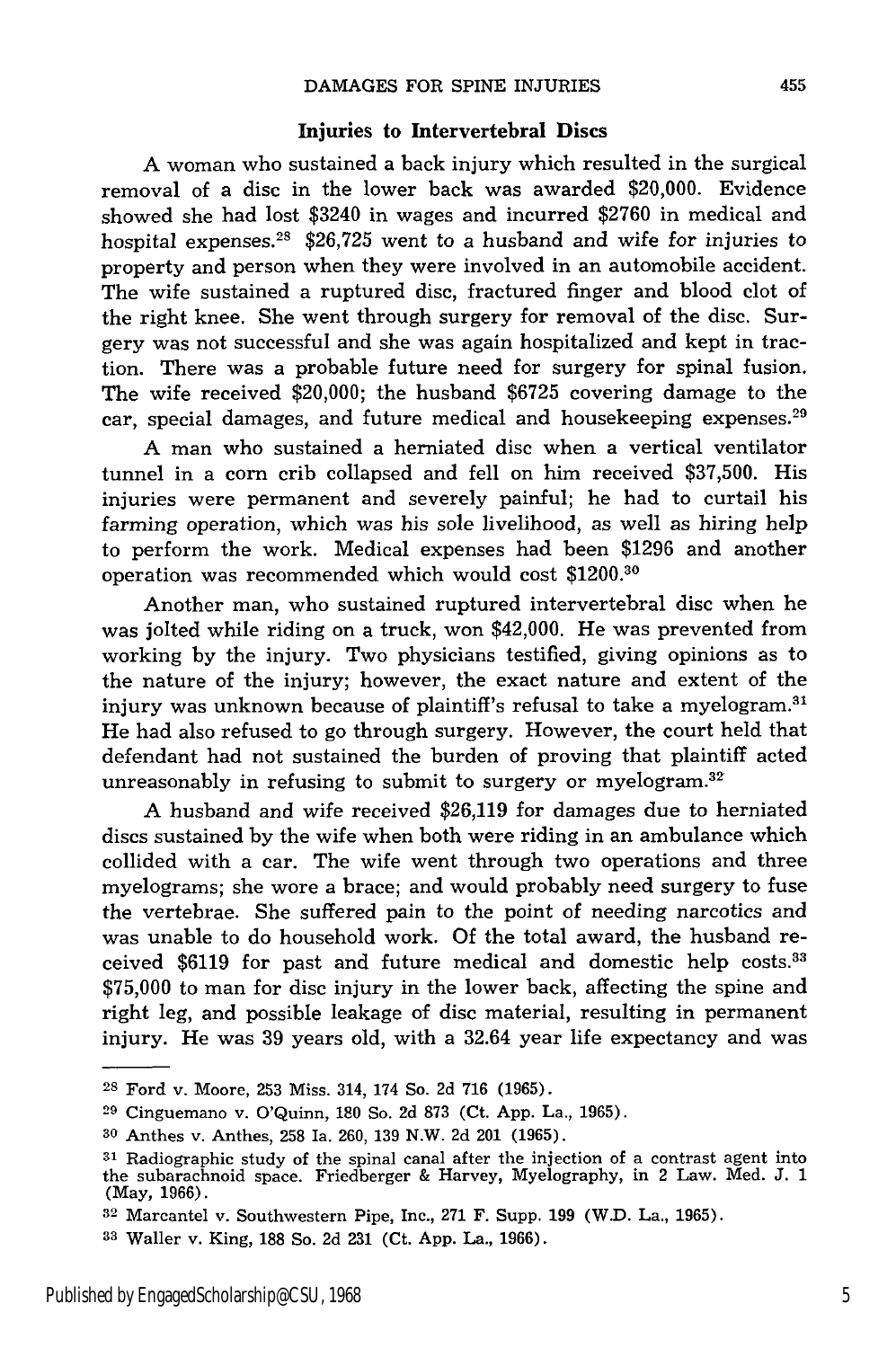unable to resume work as a railroad brakeman or do any other heavy labor. Defendant admitted to a violation of the Safety Appliance Act which was the proximate cause of the injury. $34$ 

A man received \$75,000 for a herniated disc sustained while working as a longshoreman on a vessel owned by defendant.<sup>35</sup> He was 40 years old with a 5th or 6th grade education; he had been earning \$5000 to \$6000 per year and was unable to resume work as a longshoreman. He had undergone a laminectomy<sup>36</sup> which, according to medical testimony, had been unsuccessful.

An award of \$175,000, reduced to \$125,000 on motion of defendant, was made for a herniated disc sustained by a man while working as a railroad switchman for defendant. Plaintiff had originally signed a release for \$130; about two years later, he re-injured his back while working, necessitating a laminectomy, after which he became permanently industrially unemployable. Held that both parties had been mistaken as to the nature and extent of the original injury, thereby invalidating the release.<sup>37</sup>

A man who alleged a ruptured disc injury as the result of an automobile collision won \$1500. His initial allegation was a back sprain; he amended his petition to allege a ruptured disc and stated he had undergone a laminectomy. It was held that he had failed to prove that the disc injury was caused by this accident. The record showed he was not disabled or unable to work immediately after the accident; he had been involved in a second accident which had been settled out of court; and no medical evidence of disc involvement was discovered until after the second accident had occurred.<sup>38</sup> \$6400 to 50 year old woman who sustained a disc protrusion in a collision. She was hospitalized three times, went through a myelogram and a laminectomy. There was evidence that there would be  $10\%$  to  $15\%$  permanent disability. There was also evidence that the surgery had been successful leaving plaintiff "relatively free of pain"; that the disc protrusion might not have been caused by this collision; and that future medical expenses might not be due to this accident. The court said that while there was evidence that would support a larger verdict, there was also evidence to support the jury's award.<sup>39</sup>

<sup>34</sup> CosgrifT v. Chi. & N.W. R.R. Co., 255 F. Supp. **65** (D. Minn., 1966).

**<sup>35</sup>**Simmons v. Gulf and So. Amer. **S.S.** Co., 260 F. Supp. 525 (E.D. La., 1966).

**<sup>36</sup>**The removal of that part of a vertebra which covers the spinal cord posteriorly. 2 Traumatic Medicine and Surgery for the Attorney (P. D. Cantor, M.D., ed.) at 553n.

**<sup>37</sup>** Hollis v. Terminal Railroad Ass'n of St. Louis, 72 Ill. App. 2d 13, **218** N.E. 2d 231 (1966).

**<sup>38</sup>**Corrales v. Travelers Ins. Co., 197 So. 2d 900 (Ct. App. La., 1967).

<sup>39</sup> Dickerson v. Bluebonnet Express, 410 S.W. 2d 861 (Ct. App. Tex., 1967).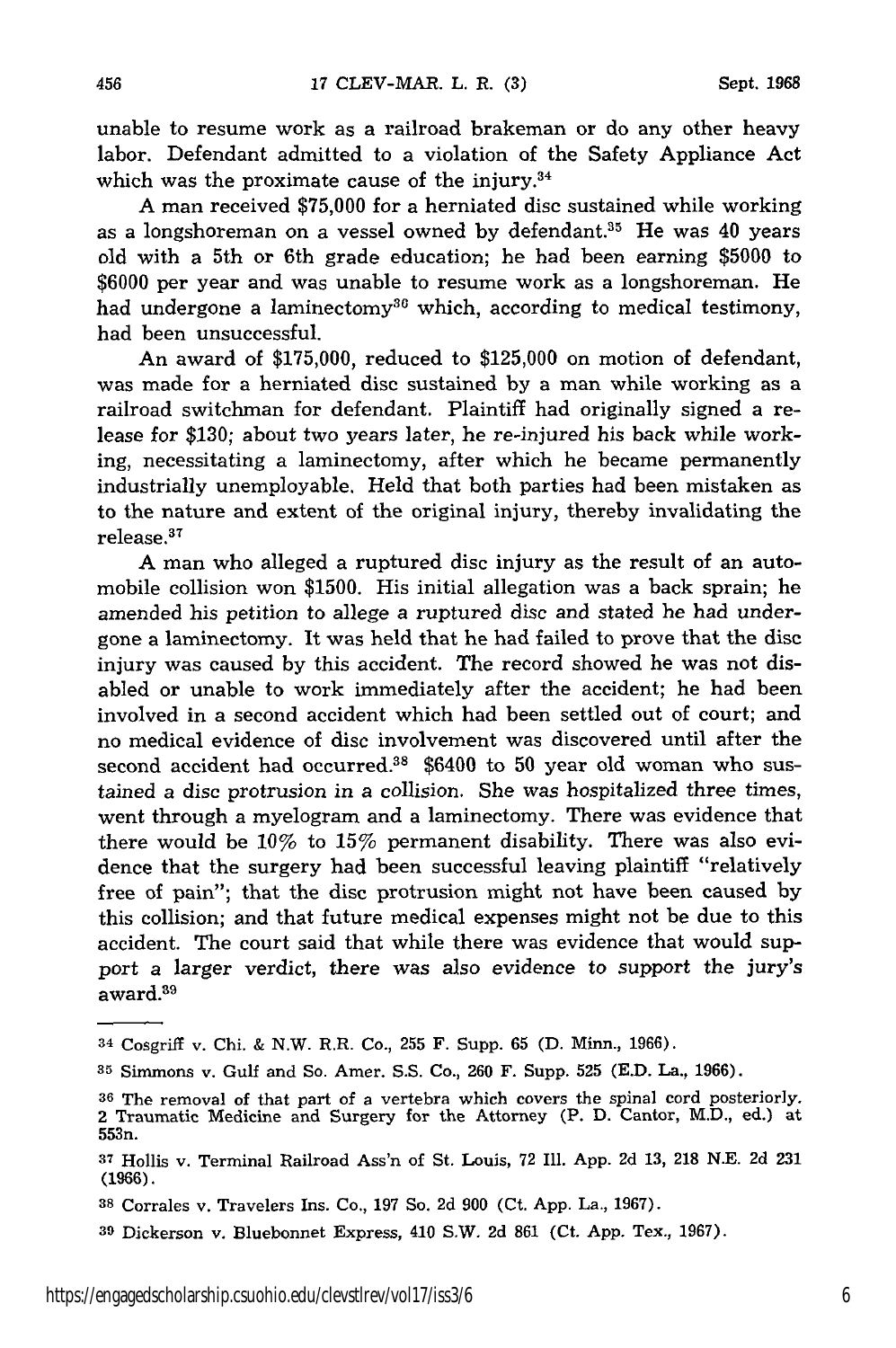\$12,500 was awarded to a woman injured in automobile accident wherein she sustained a ruptured disc and injured knee. She had been hospitalized, undergone various treatments for relief and cure of the condition, lost eight weeks of work, and wore a steel back brace. She had  $15\%$  permanent partial disability of the body.<sup>40</sup> \$24,096 to woman who sustained ruptured intervertebral disc in a collision with a United States mail truck. She had been under a doctor's care for almost three years and her condition worsened until she was a semi-invalid. It was held that the recommended surgery was not so severe that the court should permit plaintiff to continue to refuse to undergo surgery while still being able to recover damages for continuing pain and suffering. Recovery of damages for future pain and suffering was limited to what she could claim if she submitted to the operation within a reasonable time. Damages included \$2006 for pre-trial expenses, \$190 for pre-trial compensatory damages, \$5400 for after-trial compensatory damages, and scomponsatory durings by  $\gamma$  =  $\sim$ 

\$118,440 to 31 year old man who sustained a herniated disc during a railroad train derailment. He went through a hemilaminectomy to remove the disc and the portion of the spine involved was fused. He was unable to resume his previous work as a lithographic press operator and had to do "light work." The award included \$12,000 for pain and suffering, \$16,440 for loss of past wages, and \$90,000 for loss of future wages. $42$ 

#### Aggravation of Pre-Existing Condition

The sum of \$4481 was awarded for aggravation of a pre-existing spinal condition resulting in the need for surgery for a herniated nucleus pulposus. A neurosurgeon testified to his opinion that the accident had aggravated a pre-existing condition and a myelogram showed the injury. Of the total award, the victim's husband received \$981 for community expenses. 43

A man suffered an aggravation of a pre-existing back condition in a collision with defendant's truck, for which he received \$69,420. He subsequently went through surgery for spinal fusion, was in a body cast for several months, and was then fitted with a steel chair and brace and eventually with a corset. He suffered pain to the point of needing narcotics and was 100% disabled from his previous work and 75% permanently disabled.44 \$125,000, reduced by remittitur to \$80,000, was awarded to a 52 year old man who sustained a re-injury of a previous back

<sup>40</sup> Freeman v. Reeves, 410 S.W. 2d 740 (Ark., 1967).

<sup>41</sup> Cline v. United States, 270 F. Supp. 247 (S.D. Fla., 1967).

<sup>42</sup> Culley v. Penna. R.R. Co., 244 F. Supp. 710 (D. Del., 1965).

<sup>43</sup> Phillips v. Ins. Co. of No. Amer., 181 So. 2d 446 (Ct. App. La., 1965).

<sup>44</sup> Vaughn v. So. Bakeries Co., 247 F. Supp. 782 (D. So. Car., 1965).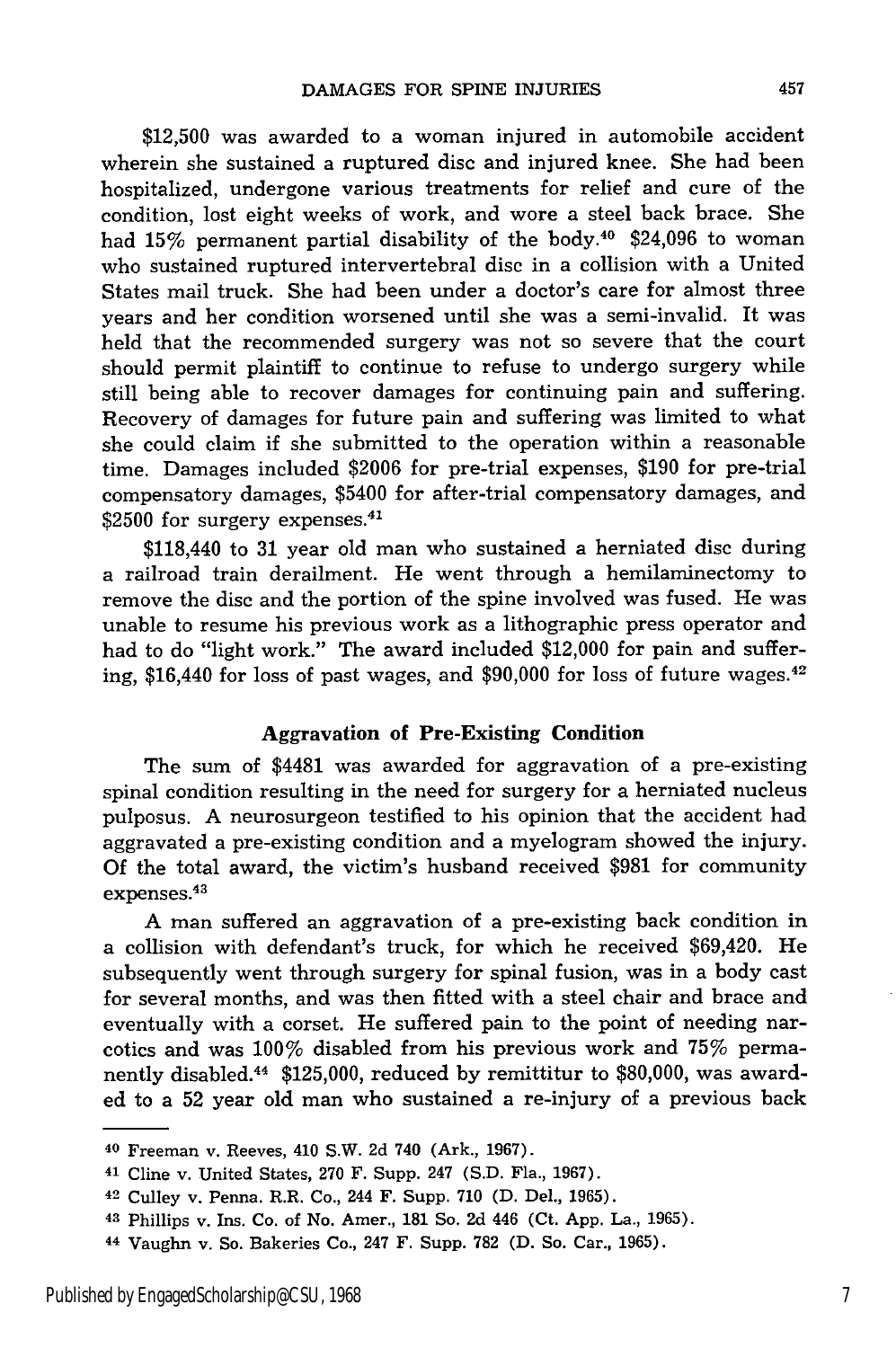condition, necessitating a second laminectomy. He subsequently had to walk with a cane, bent over 20 to 30 degrees; he wore a back brace and was totally disabled from any gainful employment.<sup>45</sup>

In another case, $46$  a man alleged aggravation of a pre-existing degenerating disc condition<sup>47</sup> due to an automobile collision. Plaintiff showed a congenital deformity of the lower back which, according to medical testimony, had been aggravated by this accident, necessitating a laminectomy. He claimed medical expenses of \$3156 and loss of wages. Evidence also showed he had sustained three previous back injuries; that the impact in this accident had been light; that he had not immediately complained of pain; that he had been involved in a subsequent accident; and that he had continued working. He was awarded \$2000.

As a result of an accident where the wife slipped in defendant's store, aggravating a pre-existing spondylolisthesis,<sup>48</sup> and arthritic condition, an award of  $$5193$  was made.<sup>49</sup> Award included  $$1193$  as special damages to the husband for medical expenses. \$40,550 was received by a husband and wife for damages sustained in a collision by the aggravation of a pre-existing arthritic condition in the 7th, 8th and 9th dorsal vertebrae. Plaintiff was a 41 year old female with a 32 year life expectancy; she suffered constant back pain and headaches which prevented her from resuming gainful employment and from doing her housework. There was medical testimony as to the nature of the injury and the probability of future pain and the continuation of the condition. Award included \$550 to the husband for medical expenses. <sup>50</sup>

### Other Injuries **to Spine and Spinal Cord**

A man injured in a collision which resulted in a narrowing of the L-5 interspace and change in the lumbo-sacral facet joints received \$5000. Plaintiff proved \$3610 in actual damages, including hospital and doctor bills, lost wages, automobile damage. An orthopedic surgeon recommended surgery for fusion of the vertebrae, at a cost of \$400 to \$500, requiring four weeks in the hospital and limited activity for one year. Damages were found to be inadequate and the cause was remanded for a redetermination of the damage award.<sup>51</sup>

<sup>45</sup> Goodman v. Terminal R.R. Ass'n, 68 Ill. App. 2d 80, 215 N.E. 2d 457 (1966).

<sup>46</sup> Avery v. Watje, 61 Cal. Rptr. 280 (Ct. App., 1967).

<sup>47</sup> Narrowing of the interspace normally occupied by the intervertebral disc, due to herniation or other causes. Haynes, The Diagnosis of Disc Injuries, in 1 Law. Med. J. 3 (May, 1965).

<sup>48</sup> Slipping of the spine, with a defective vertebra sliding forward on the one before. Op. cit. supra, note 36, at 523.

<sup>49</sup> Singleton v. Foodtown, Inc., 195 So. 2d 439 (Ct. App. La., 1967).

**<sup>50</sup>** Wadsworth v. Russell, 226 A. 2d 492 (N.H., 1967).

**<sup>51</sup>**Johnson v. Wilkinson, 254 Miss. 475, 182 So. 2d 224 (1966).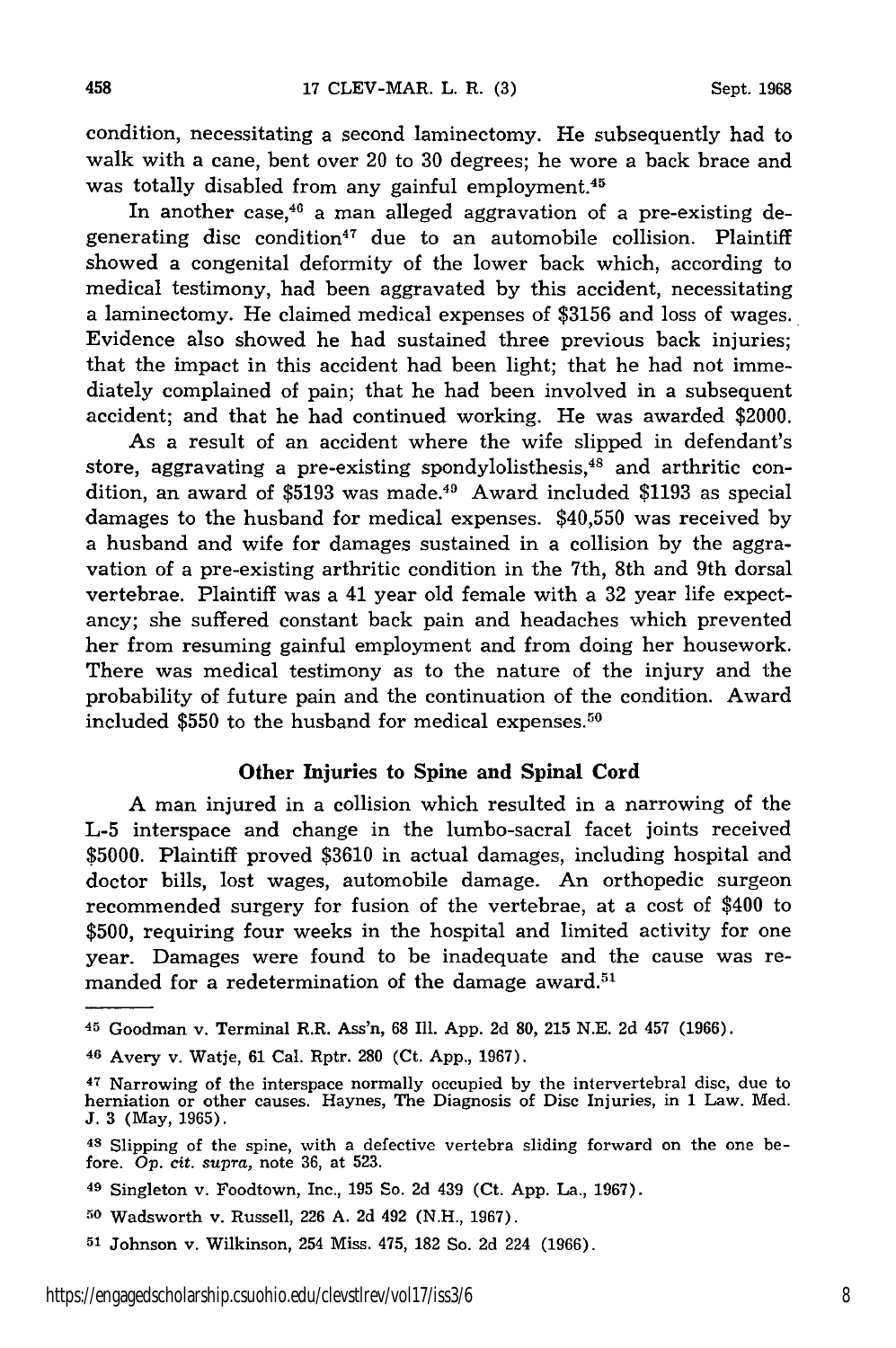In a similar case,<sup>52</sup> a man who fell while trying to avoid being hit by a car and who suffered a narrowing of the intervertebral spaces of the spine received \$4500. Plaintiff was 50% disabled on entering the hospital but was termed in good condition after two weeks, but still in need of therapy. He established special damages totalling \$3047, including hospital and medical expenses and lost wages. His physician was unable to definitely establish whether the condition was caused by the accident or by osteoarthritis or both. \$3273 went to a man who developed an osteoarthritic condition of the back resulting in pain, decreased motion of the back, and difficulty in bending, in a collision.<sup>53</sup> He was hospitalized for sixteen days and out of work for six weeks. He established \$723 in medical and hospital expenses. The award was held to be inadequate and the action remanded for a redetermination of damages; the \$1600 plaintiff received as compensation from his employer while he was out of work had no relationship to the damages recoverable from defendant.

A \$150,000 award was reduced to \$100,000 by remittitur, in the case of a 31 year old man who sustained compression of a nerve root while serving as a tankerman on a vessel owned by defendant.<sup>54</sup> He had a life expectancy of 456 months and work expectancy of 371 months; he lost \$6400 in wages since the accident. Plaintiff went through a laminectomy and had not worked since the injury. He would be unable to do anything but light work and had been earning \$430 per month. \$300,302, reduced by 25% for plaintiff's contributory negligence to \$225,226 for injuries which included fractures and dislocations of vertebrae of the middle back resulting in permanent injuries of the spinal cord and permanent paralysis from the waist down.<sup>55</sup> Plaintiff had been earning \$6200 per year working for defendant; his life expectancy was reduced from 20 years to 10 years by this accident. The original award included: \$32,000 for future nursing care; \$45,000 for future loss of earnings; \$7500 for future medical expenses; \$200,000 for past and future pain and suffering; \$10,000 for miscellaneous damages including drugs, appliances and doctor bills; \$12,000 for loss of wages up to date of trial, reduced by amounts previously paid to plaintiff as compensation.

### **Conclusions**

In order to better visualize the figures involved, three tables have been prepared to summarize the damage awards previously discussed. For purposes of consistency, the figures represent a total of special and general damages. Many cases did not show a breakdown of the awards.

**<sup>52</sup>**Durham v. Sims, 279 Ala. 516, 187 So. 2d 558 (1966).

**<sup>53</sup>**Mineiko v. Rizzuto, 65 Ill. App. 2d 35, 212 N.E. 2d 712 (1965).

<sup>54</sup> Emerton v. Canal Barge Co., Inc., 70 Ill. App. 2d 49, 216 N.E. 2d 457 (1966).

**<sup>55</sup>**Chamberlain v. Shaver Trans. Co., 263 F. Supp. 47 (D. Ore., 1967).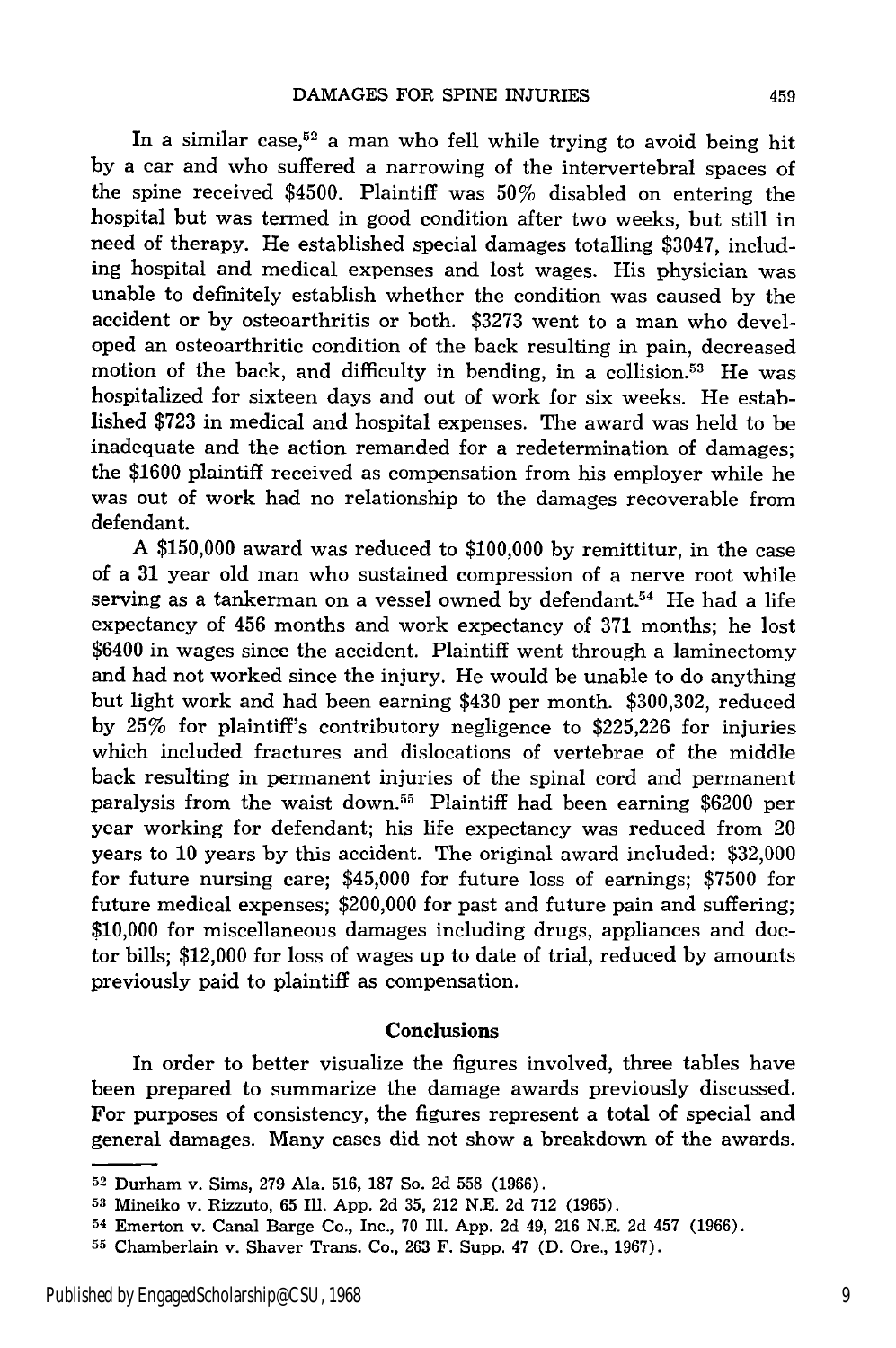In addition, those awards which were reduced are shown in the lesser amount, and awards which were determined to be inadequate are not tabulated.

The first chart represents a comparison of fourteen cases dealing with vertebral injuries to twelve cases dealing with disc injuries, for all three years. This indicates that awards for disc injuries tend to be higher. The low end of the ranges are virtually alike, but there is a significant difference at the high end. The trend is more clearly seen in comparing the median and average figures.

#### TABLE A

Comparison of Awards for Disc and Vertebral Injuries

|           | High-Low          | Median   | Average  |
|-----------|-------------------|----------|----------|
| Disc      | \$118,440-\$6400  | \$32,112 | \$45,315 |
| Vertebral | $$87,345 - $6633$ | \$10,000 | \$24,937 |

In tracing the three year trend, two charts are shown. One is based on twenty-six disc and vertebral injuries and the other on thirty-five cases involving all spinal injuries.

#### TABLE B

Trend in Awards for Vertebral and Disc Injuries 1965-1967

|      | High-Low            | Median   | Average  |
|------|---------------------|----------|----------|
| 1965 | $$87,345 - $20,000$ | \$37,725 | \$42,774 |
| 1966 | $$80,000-S7,057$    | \$28,416 | \$37,172 |
| 1967 | $$118.440-S$ 6.400  | \$24,096 | \$28,046 |

#### TABLE C

## Trend in Awards for All Spinal Injuries 1965-1967

|              | High-Low                                 | Median               | Average              |
|--------------|------------------------------------------|----------------------|----------------------|
| 1965         | $$69,420-$4,481$                         | \$37,725             | \$41.110             |
| 1966<br>1967 | $$150,000-S$ 4,500<br>$$300,000-\$2,000$ | \$29.833<br>\$11,225 | \$50,119<br>\$43,370 |

In Table B, the average and median figures indicate a downward trend. In Table C, the median damage award figures also show a downward tendency. However, the Table C average figures do not show any trend, but tend to cluster in the \$40,000-\$50,000 range. This does not substantiate or negate a trend.